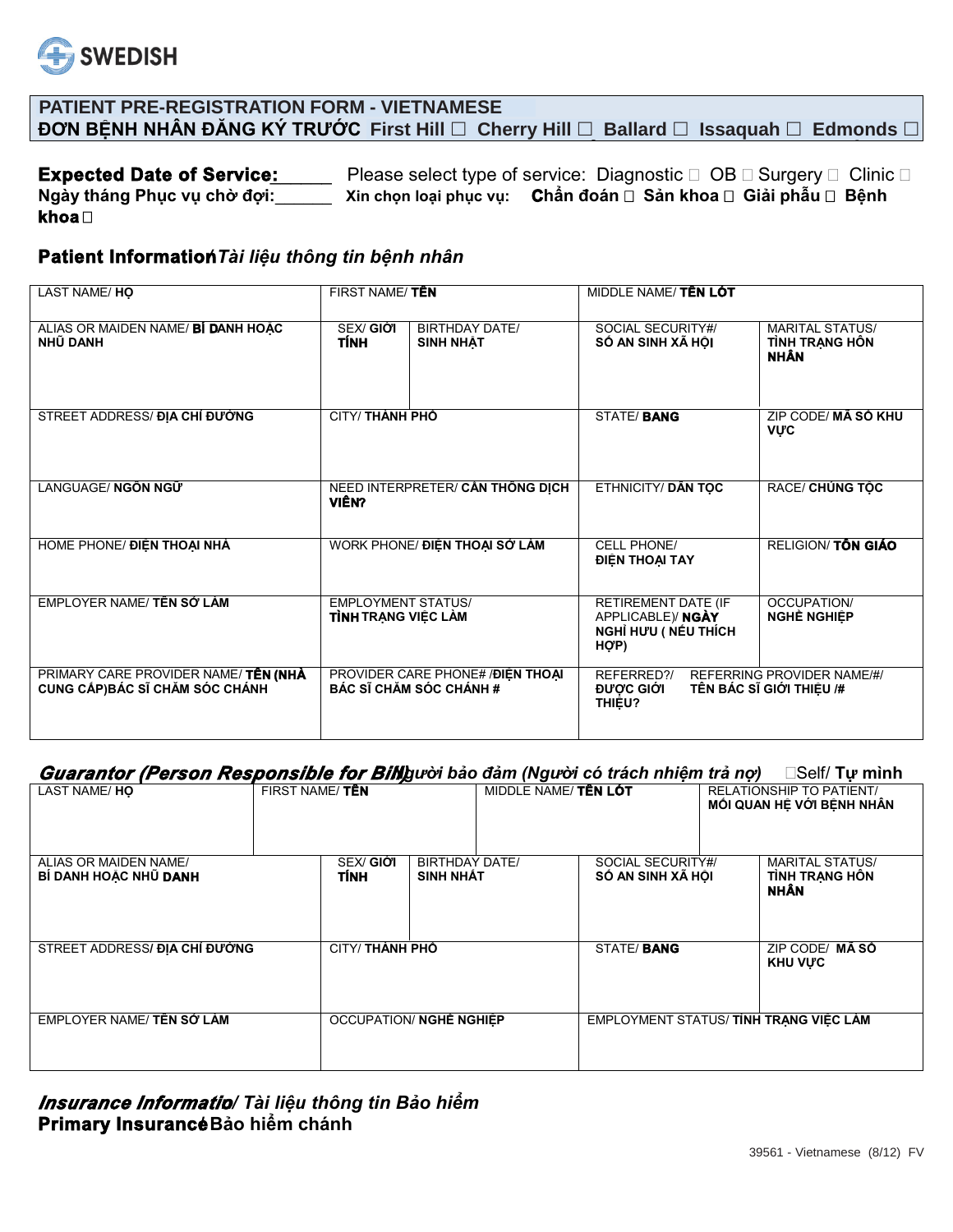| INSURANCE COMPANY NAME/<br>TÊN CÔNG TY BẢO HIỂM                                      | <b>GROUP NUMBER/SÓ NHÓM</b>                                                  | SUBSCRIBER ID NUMBER/<br>SỐ ID NGƯỜI ĐĂNG KÝ<br><b>MUA (BẢO HIỂM)</b> |                          | INS. ADDRESS <b>/ ĐIA CHỈ HÃNG BẢO HIỂM</b>                     |
|--------------------------------------------------------------------------------------|------------------------------------------------------------------------------|-----------------------------------------------------------------------|--------------------------|-----------------------------------------------------------------|
| SUBSCRIBER'S NAME/TÊN<br>NGƯỜI ĐĂNG KÝ MUA BẢO HIỂM                                  | SOCIAL SECURITY #/<br>SỐ AN SINH XÃ HỘI #                                    | BIRTH DATE/ SINH NHÂT                                                 | <b>SEX/ GIỚI</b><br>TÍNH | <b>RELATIONSHIP TO</b><br>PATIENT/ MỐI QUAN HÊ<br>VỚI BÊNH NHÂN |
| <b>SUBSCRIBER'S EMPLOYER</b><br>NAME/ TÊN SỞ LÀM CỦA NGƯỜI<br>ĐĂNG KÝ MUA (BẢO HIỂM) | SUBSCRIBER EMPLOYMENT<br>STATUS/TINH TRANG VIÊC LÀM<br>CỦA NGƯỜI ĐĂNG KÝ MUA | HOME PHONE/ <b>ĐIỂN</b><br><b>THOAI NHÀ #</b>                         |                          | WORK PHONE/ ĐIỂN THOAI SỞ LÀM #                                 |

## Secondary ContactsNgười liên lạc thứ nhì

| <b>INSURANCE COMPANY</b><br>NAME/TÊN CÔNG TY BẢO HIỂM                     | <b>GROUP NUMBER/SÓ NHÓM</b>                                                  | SUBSCRIBER ID<br>NUMBER/SỐ ID NGƯỜI<br>ĐĂNG KÝ MUA | INS. ADDRESS/ ĐIA CHỈ HÃNG BẢO HIỂM |                                                                        |
|---------------------------------------------------------------------------|------------------------------------------------------------------------------|----------------------------------------------------|-------------------------------------|------------------------------------------------------------------------|
| SUBSCRIBER'S NAME/TÊN<br>NGƯỜI ĐĂNG KÝ MUA                                | SOCIAL SECURITY #/ SÓ AN SINH<br>XÃ HỘI                                      | BIRTH DATE/ SINH NHÂT                              | <b>SEX/</b><br><b>GIỚI</b><br>TÍNH  | <b>RELATIONSHIP TO PATIENT/</b><br>MỘI QUAN HỀ VỚI BÊNH<br><b>NHÂN</b> |
| <b>SUBSCRIBER'S EMPLOYER</b><br>NAME/ TÊN SỞ LÀM CỦA NGƯỜI<br>ĐĂNG KÝ MUA | SUBSCRIBER EMPLOYMENT<br>STATUS/TINH TRANG VIÊC LÀM<br>CỦA NGƯỜI ĐĂNG KÝ MUA | HOME PHONE/ <b>DIEN</b><br>THOAI NHÀ #             |                                     | WORK PHONE/ ĐIỂN THOAI SỞ LÀM #                                        |

# Emergency ContactsLiên lạc trường hợp khẩn cấp

| PRIMARY CONTACT/ NGƯỜI LIÊN LẠC CHÁNH                                                                                                                                                                                          | RELATIONSHIP TO PATIENT/ MỐI QUAN HỆ VỚI BỆNH NHÂN |
|--------------------------------------------------------------------------------------------------------------------------------------------------------------------------------------------------------------------------------|----------------------------------------------------|
| HOME PHONE/ <b>ĐIỂN THOAI NHÀ #</b>                                                                                                                                                                                            | EMERGENCY/ TRƯỜNG HỢP KHẢN CẤP #                   |
| SECONDARY CONTACT/NGƯỜI LIÊN LẠC THỨ NHÌ                                                                                                                                                                                       | RELATIONSHIP TO PATIENT/MÓI QUAN HỆ VỚI BỆNH NHÂN  |
| HOME PHONE/ ĐIỂN THOẠI NHÀ #                                                                                                                                                                                                   | EMERGENCY/ TRƯỜNG HƠP KHÂN CẤP #                   |
| <b>CONTACT YOUR PCP OR INSURANCE COMPANY IF YOU ARE UNSURE ABOUT REFERRAL/AUTHORIZATIGQUREMENTS</b><br>HÃY LIÊN LAC VỚI BÁC SĨ (NHÀ CUNG CẤP) HOẶC HÃNG BẢO HIẾM CỦA QUÝ VI NẾU QUÝ VI KHÔNG CHẮC CHẮN VỀ NHỮNG YÊU CẦU CHUYẾN |                                                    |

VIỆN / CHÍNH THỨC CHẤP NHẬN

| Medicare Bảo hiểm Medicare                                                                                                                                                                                                                     |                                   |  |  |  |
|------------------------------------------------------------------------------------------------------------------------------------------------------------------------------------------------------------------------------------------------|-----------------------------------|--|--|--|
| <b>Medicare Number:</b>                                                                                                                                                                                                                        | $Part A \square$ Part $B \square$ |  |  |  |
| Thẻ Medicare số:                                                                                                                                                                                                                               | Phần A □ Phần B □                 |  |  |  |
| <b>MEDICARE QUESTIONNAIRE Required for all Medicare Patients</b><br>BẢNG CÂU HỎI CHO MEDICARE - Yêu cầu cho tất cả các Bệnh nhân có Medicare                                                                                                   |                                   |  |  |  |
| Yes □ No □ Are your receiving Black Lung Benefits?<br>Có □ Không □ Quý vị có phải đang nhận Quyền lợi bệnh Bụi Phổi ( <i>black lung</i> ) không?                                                                                               |                                   |  |  |  |
| Yes $\Box$ No $\Box$ Are services to be paid by a Government Program (I.E. Research grant)?<br>Có □ Không □ Những dịch vụ có phải là được trả tiền bởi một Chương Trình của Chính phủ (Thí<br>dụ Quỹ tài trợ Nghiên cứu) không?                |                                   |  |  |  |
| Yes $\Box$ No $\Box$ Has the Department of Veterans Affairs authorized care at this facility?<br>Có □ Không □ Có phải là Bộ Cựu chiến binh Sự Vụ ( <i>Department of Veteran Affars</i> ) cho phép<br>chăm sóc ở tại cơ sở/bệnh viện này không? |                                   |  |  |  |
| Yes $\Box$ No $\Box$ Is your illness or injury due to a work-related accident or condition?<br>Không□ Bệnh hoặc thương tích của quý vị có phải là do bởi điều kiện hoặc tai nạn có liên<br>Có ⊟                                                |                                   |  |  |  |